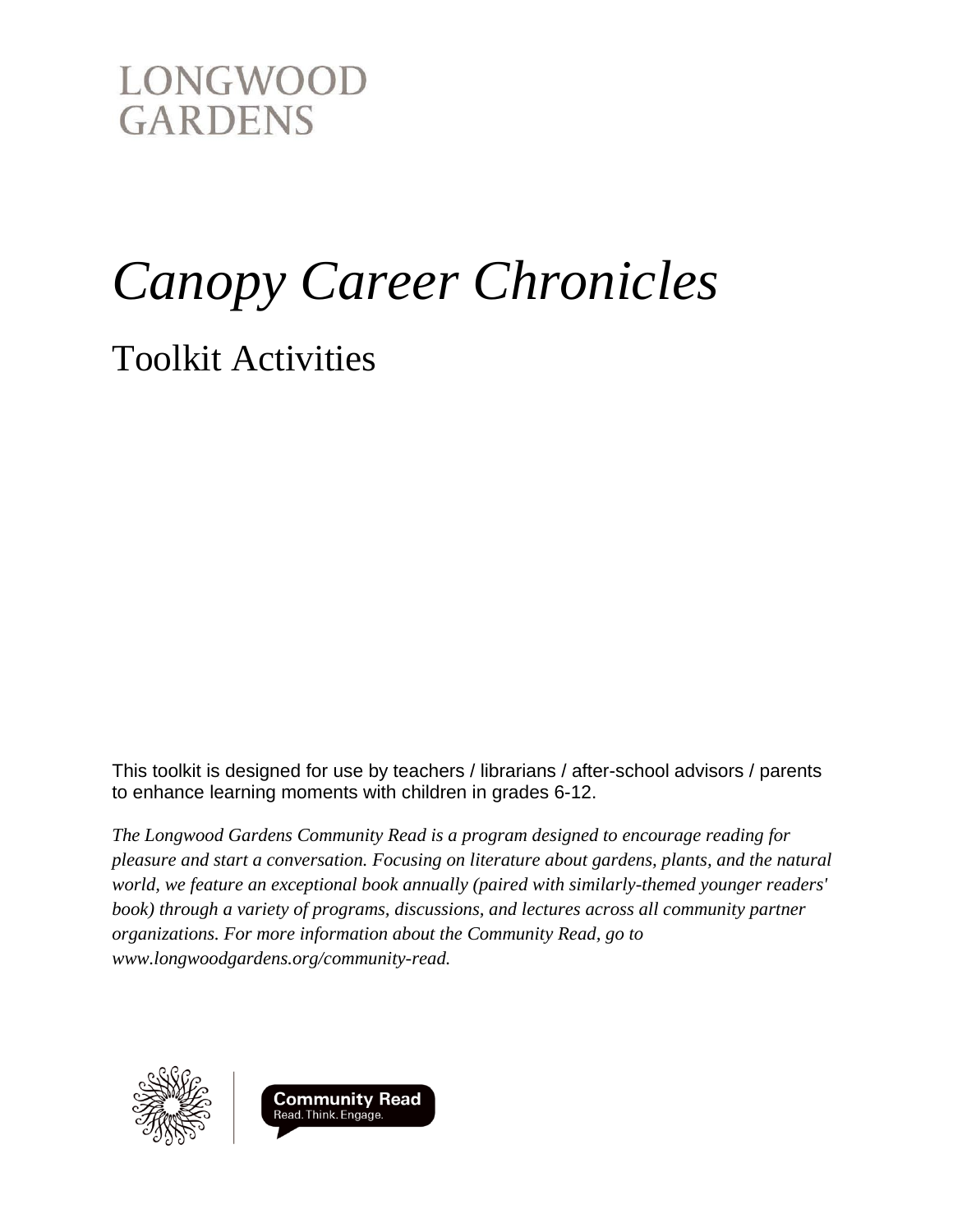# *Canopy Career Chronicles* by Greg Mercer

Illustrated by Pat Bradley



### **Overview / Synopsis**

In this graphic novel discover real life stories of people finding a passion for tree science.

### **Activities**

Lights, Camera, Science! Towering Treehouses Creative Careers

### **Extend the Story**

Project Learning Tree Nature Lab Arbor Day

*This toolkit was developed by the Longwood Gardens School and Youth team.* 



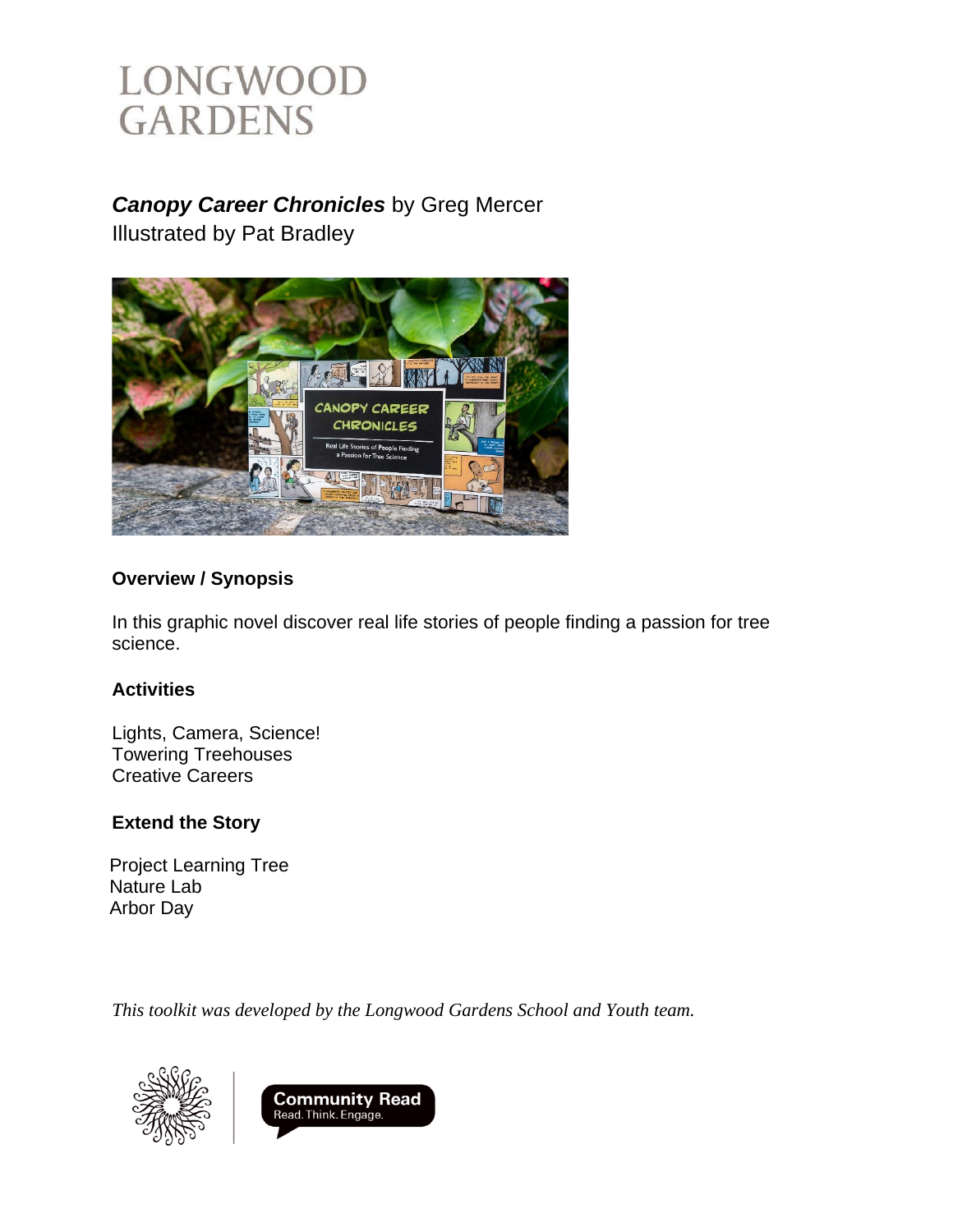Activities meet the following Pennsylvania Career Education and Work Academic Standards:

### 13.1.8.B

Relate careers to personal interests, abilities, and aptitudes.

#### 13.1.11.B

Analyze career options based on personal interests, abilities, aptitudes, achievements and goals.

Activities meet the following Common Core State Standards:

#### CCSS.ELA-Literacy.W.6-12.3

Write narratives to develop real or imagined experiences or events using effective technique, relevant descriptive details, and well-structured event sequences.



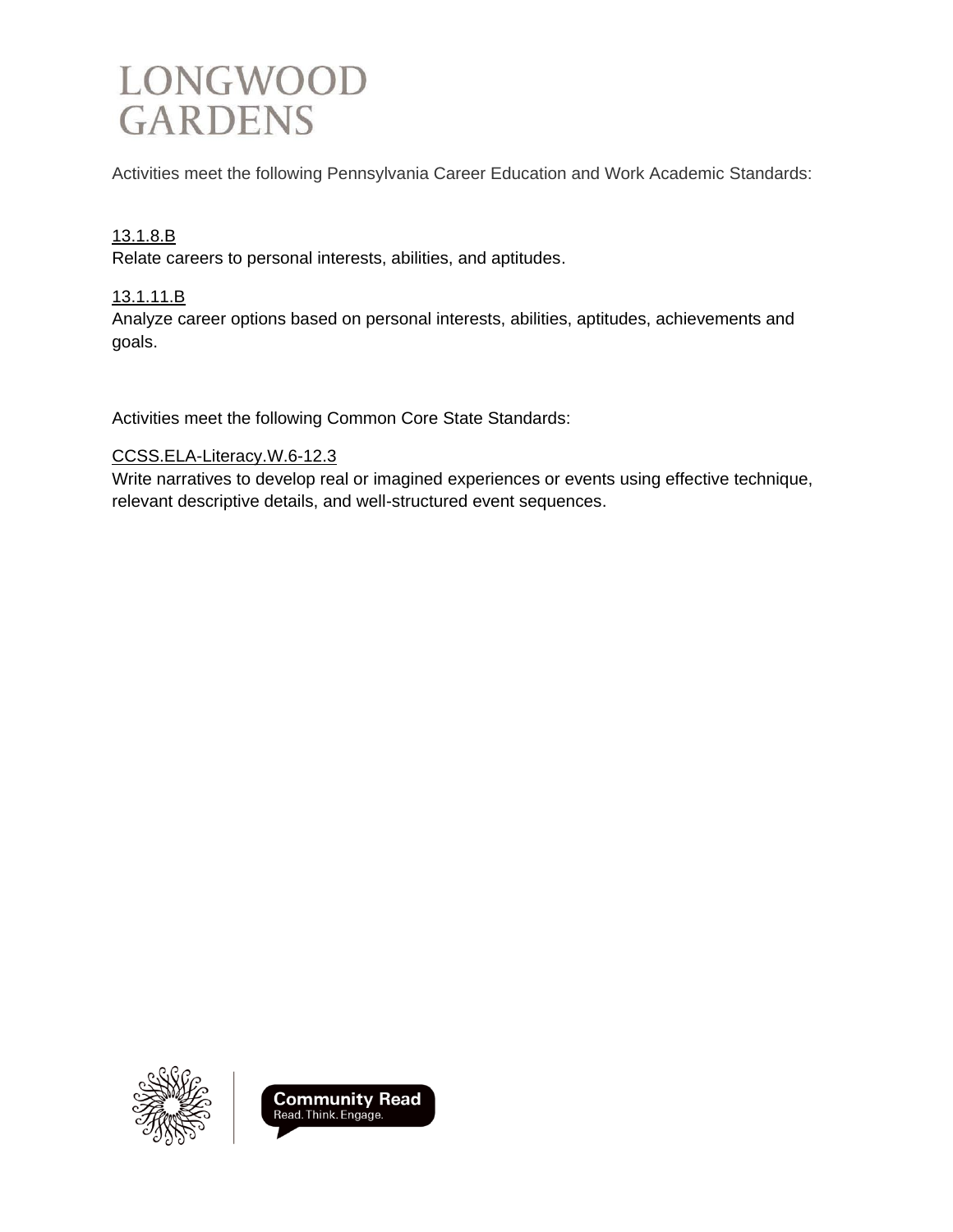

# **Lights, Camera, Science!**

### **Materials Needed**

Nature Journal:

- Blank paper
- Construction paper
- Stapler
- Arts and crafts supplies

Photography:

- Digital camera or digital device to take photos
- Tree / plant ID sources
- Pencils / pens

### **Directions**

Nature Journal:

- Before students head out to take photos of trees, have them create their own nature journal.
- To create a nature journal, students will need to fold the construction paper in half and decorate it. This will become the cover of the nature journal.
- Have the students fold a few pieces of blank paper in half and staple them inside the cover of the nature journal.
- For further information: https://longwoodgardens.org/sites/default/files/wysiwyg/ED activity nature journ [al%20%282%29.pdf](https://longwoodgardens.org/sites/default/files/wysiwyg/ED_activity_nature_journal%20%282%29.pdf)

Photography:

- Now that students have created a nature journal, show them examples of how photojournalists take pictures. Some examples include:
	- o <https://www.nationalgeographic.com/science/>
	- o <https://www.nature.com/news>
- As students head outside to take photos of trees and nature around them, they should pick one natural object to focus on. They will be taking three different images of this one object.
	- Wide shot The bigger picture
	- Close up



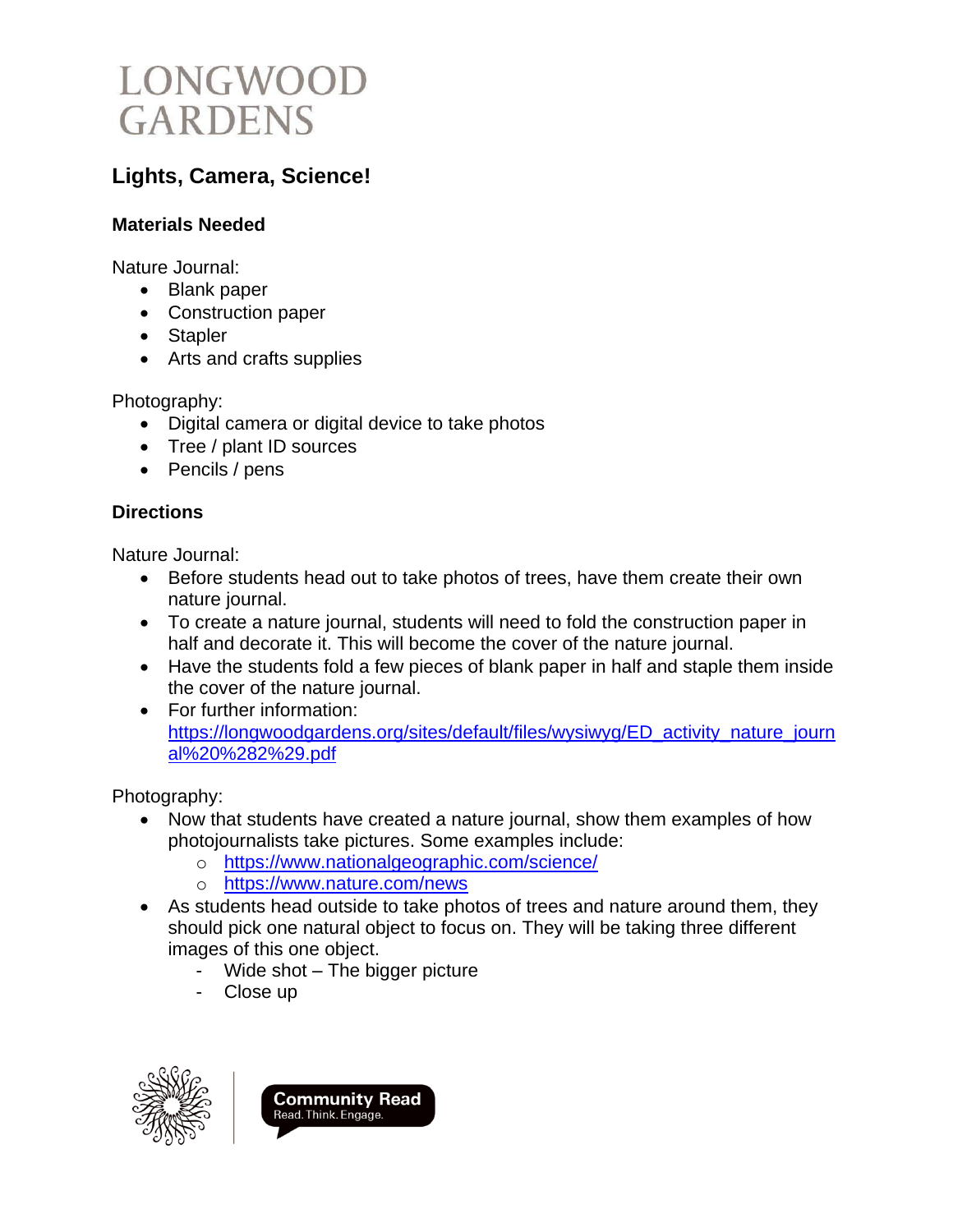- Partial shot of one characteristic taken from a creative perspective or unique angle
- As students are exploring and taking their photos, they should document the following information about the natural object:
	- Location
	- Their senses what they see, hear, feel or smell
	- Date and time
	- Identification of the natural object
		- [https://greenarborists.com/three-great-tree-identification-apps](https://greenarborists.com/three-great-tree-identification-apps-smart-phone/)[smart-phone/](https://greenarborists.com/three-great-tree-identification-apps-smart-phone/)
		- <https://backgarden.org/tree-identification-apps/>
- Once students have their three photos, they can brainstorm possible titles for their photo series in their nature journal.
- Students can also write an interesting, creative or descriptive fact that would pull others into their pictures, a hook to capture their reader.



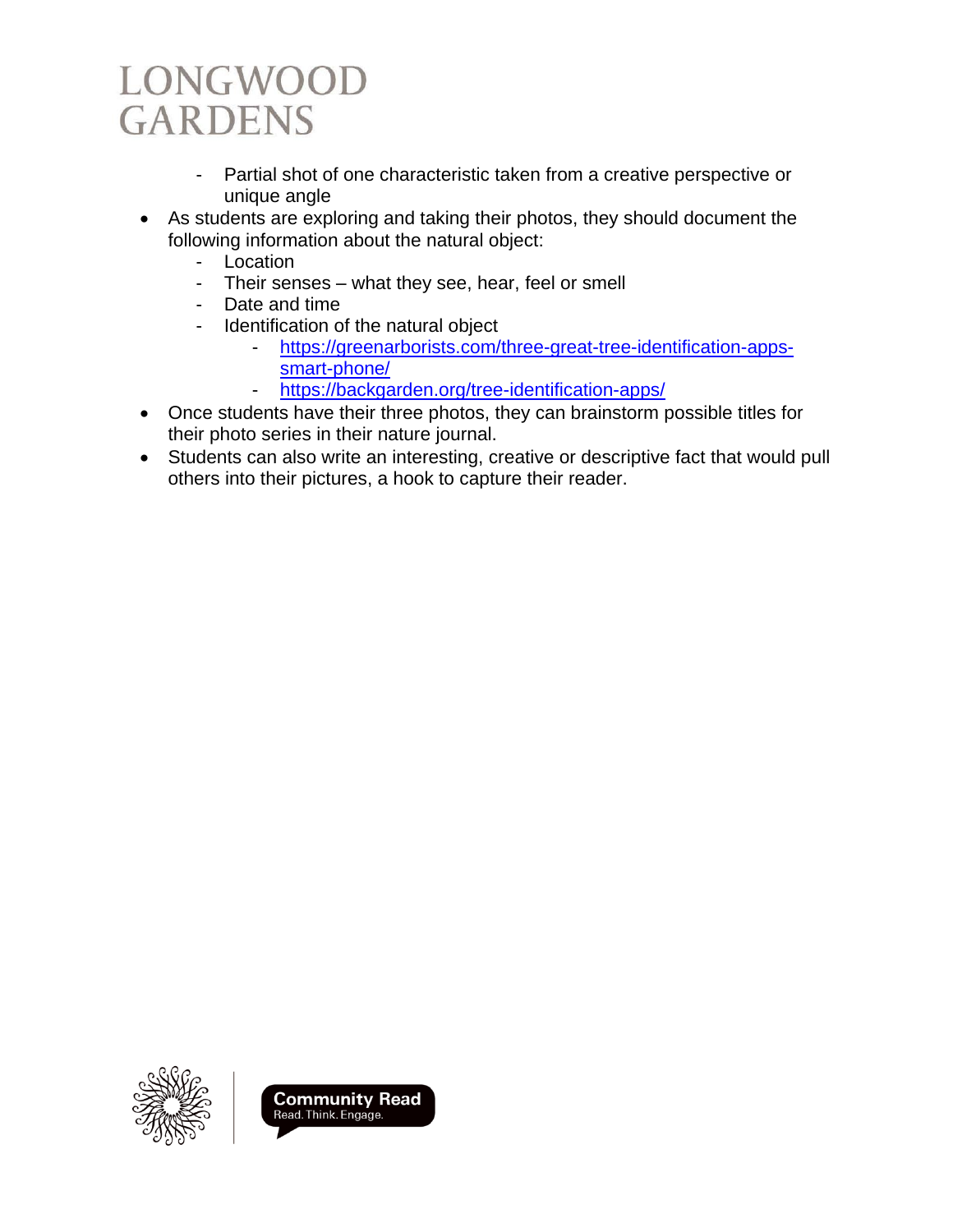

### **Towering Treehouses**

#### **Materials Needed**

- Building materials
	- Construction paper
	- Popsicle sticks
	- Cardboard
	- Pipe cleaners
	- Recycled materials
	- Natural materials
	- Legos
	- Building blocks
	- Other desired building materials
- Tape
- Glue
- Rubber bands
- Scissors
- Paint
- Paint brushes
- Blank paper
- Colored pencils, markers or crayons
- Yardstick or measuring tape

### **Directions**

- Divide students into groups of up to three. Give each group some blank paper and writing utensils.
- Show students a clip of Treehouse Masters which features the Canopy Cathedral treehouse at Longwood Gardens.
	- <https://www.youtube.com/watch?v=zhsmIG5JQjA>
- Ask students to work in their groups to design and build a treehouse.
- Let students know this will be a competition, to see which group can build the tallest, freestanding treehouse.
- Once students have their design down on paper, they can begin to build the design. You can provide specific time frames with which to design and build as needed.
- Once students are finished, measure the height of the treehouses to see which group has the tallest creation.



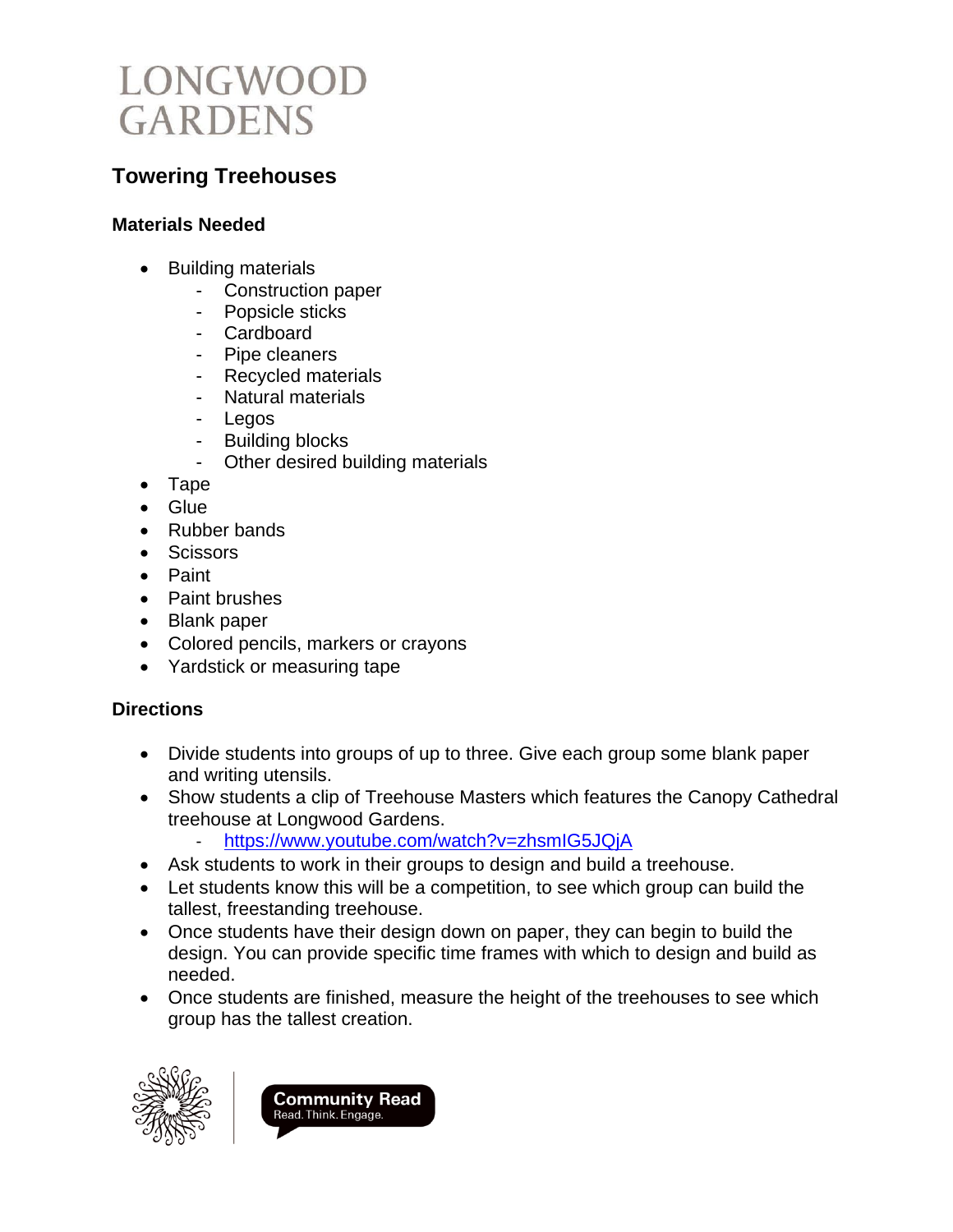

### **Creative Careers**

### **Materials Needed**

- Copies of the graphic novel layout
- Colored pencils
- Digital devices

### **Directions**

- After reading *Canopy Career Chronicles*, it's time for students to explore possible green collar careers that may be of interest to them.
- Have students visit: <https://www.wearebloom.org/>
	- $\circ$  Students should take the quiz to determine what green collar careers they might be interested in
- After taking the quiz, students can learn more about green collar careers by visiting the following websites:
	- <https://www.seedyourfuture.org/careers> To learn more about the careers you discovered by taking the quiz
		- <https://planted-podcast.libsyn.com/> Planted: Finding Your Roots in STEM Careers Podcast series
		- [https://mortonarb.org/educators/canopy-career-chronicles/#career](https://mortonarb.org/educators/canopy-career-chronicles/#career-resources)[resources](https://mortonarb.org/educators/canopy-career-chronicles/#career-resources) - To learn more about the careers brought up in canopy career chronicles
- Once students have chosen a career of interest to them, they can begin to write their future story in a graphic novel layout or through another creative storytelling means.
- Have students share their completed stories.



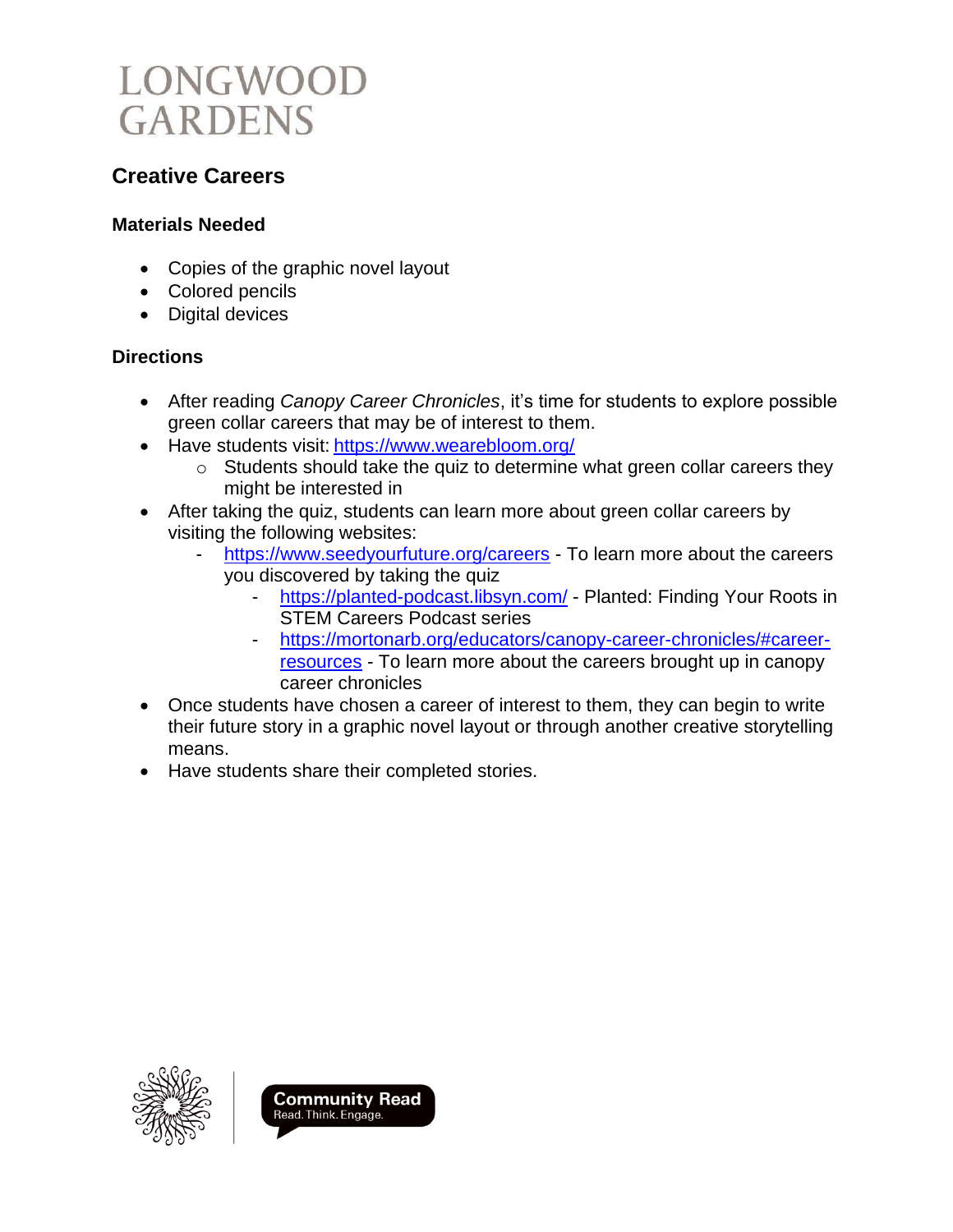## **Extend the Story**

### **Project Learning Tree**

- Learning is in our nature. Project Learning Tree's *Teaching with i-Tree* unit includes three hands-on activities that help middle and high school students discover and analyze the many ecosystem services that trees provide. More information can be found by visiting: <https://www.plt.org/curriculum/teaching-with-itree/>
- Additionally, PLT offers a wide variety of activity ideas for families which can be found by visiting: <https://www.plt.org/activities-for-families/>

### **Nature Lab**

• Interactive nature-based lesson plans for middle school students can be found by visiting: [https://www.nature.org/en-us/about-us/who-we-are/how-we-work/youth](https://www.nature.org/en-us/about-us/who-we-are/how-we-work/youth-engagement/nature-lab/middle-school-lesson-plans/)[engagement/nature-lab/middle-school-lesson-plans/](https://www.nature.org/en-us/about-us/who-we-are/how-we-work/youth-engagement/nature-lab/middle-school-lesson-plans/)

### **Arbor Day Celebration**

- National Arbor Day is celebrated on the last Friday in April. However, some states observe Arbor Day on different dates throughout the year. Check out this calendar to see when your state celebrates: <https://www.arborday.org/celebrate/dates.cfm>
- The National Arbor Day Foundation also offers a wide variety of educational resources which can be found by visiting: <https://www.arborday.org/celebrate/educational-resources.cfm>



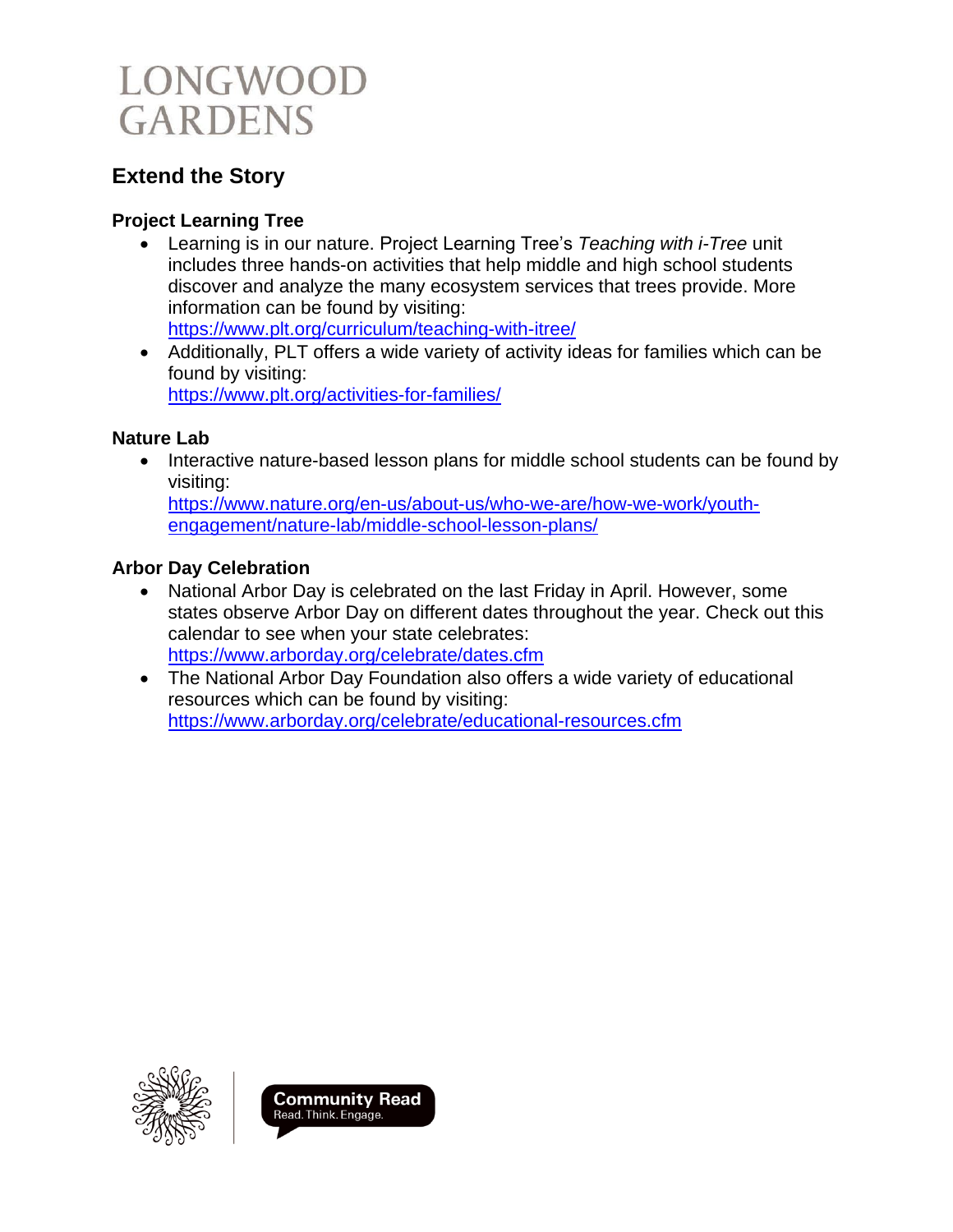

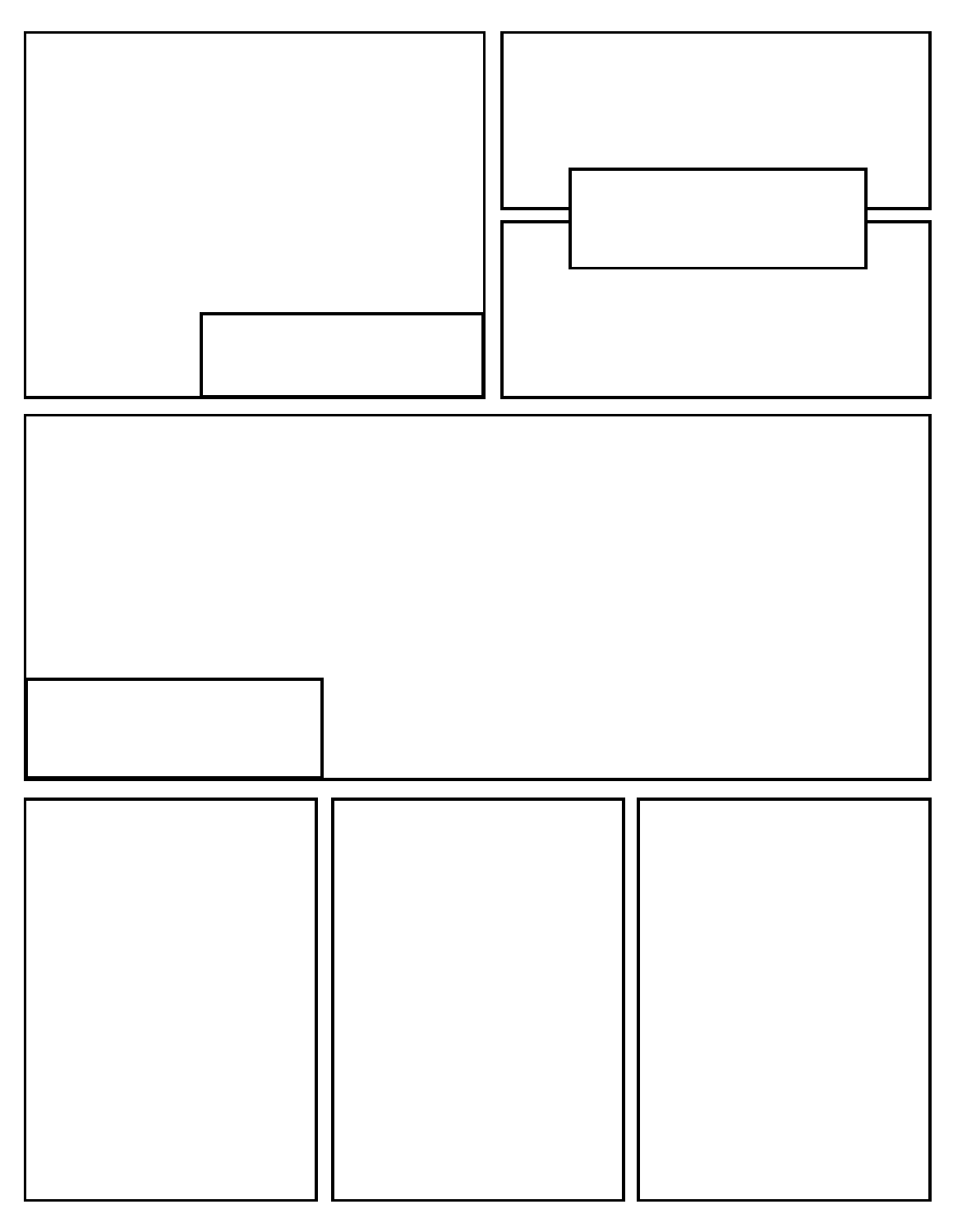